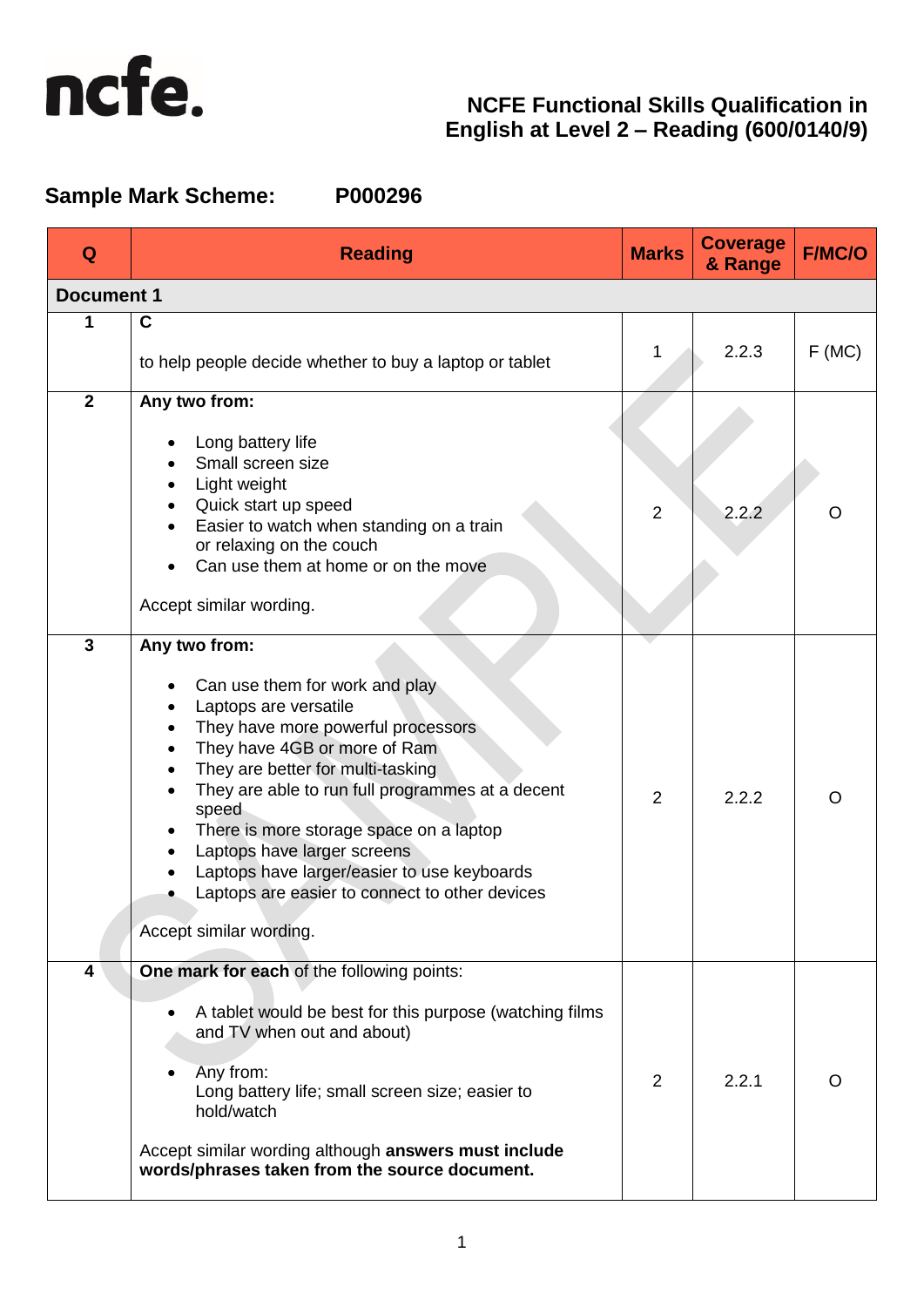

| Q                 | <b>Reading</b>                                                                                                                                                                                                                                                                                                                                                                                                                                                                                                                                                                                                                                                                                | <b>Marks</b>   | <b>Coverage</b><br>& Range | <b>F/MC/O</b> |
|-------------------|-----------------------------------------------------------------------------------------------------------------------------------------------------------------------------------------------------------------------------------------------------------------------------------------------------------------------------------------------------------------------------------------------------------------------------------------------------------------------------------------------------------------------------------------------------------------------------------------------------------------------------------------------------------------------------------------------|----------------|----------------------------|---------------|
| 5                 | Any two from:<br>'If you've previously owned a PC or laptop you might<br>find it hard to get by with just a tablet.'<br>'not all websites work seamlessly with tablets'<br>٠<br>'they're harder to connect to other devices'<br>'Typing and entering information is made far more<br>difficult on a smaller screen and without a keyboard'<br>' Windows still can't compete with the larger screen<br>and better processor on a laptop for working.'<br>"For many tasks, such as creating a spreadsheet or<br>$\bullet$<br>editing photos, tablet Apps are just not good enough"<br>"more storage space on a laptop"<br>Answers must include words/phrases taken from the<br>source document. | $\overline{2}$ | 2.2.2                      | F             |
| <b>Document 2</b> |                                                                                                                                                                                                                                                                                                                                                                                                                                                                                                                                                                                                                                                                                               |                |                            |               |
| 6                 | D<br>you wanted to buy one of the most highly rated tablets                                                                                                                                                                                                                                                                                                                                                                                                                                                                                                                                                                                                                                   |                | 2.2.3                      | F(MC)         |
| $\overline{7}$    | One mark for each of the following points:<br>[The Xperian Z2]<br>Experiences occasionally delayed web browsing<br>The screen is poor under natural light<br>Accept similar wording.                                                                                                                                                                                                                                                                                                                                                                                                                                                                                                          |                | 2.2.1                      | F             |
| 8                 | One mark for each of the following points:<br>Opinion<br>Fact<br>$\overline{X}$<br>Sound quality through the new<br>speaker has deteriorated<br>we found the Tab Mini-style case<br>X<br>loses the first-class feel of past<br>generations of Tab design.<br>$\sf X$<br>The latest programme design, not<br>loved by many, can't be avoided on<br>this device                                                                                                                                                                                                                                                                                                                                 | 3              | 2.2.4                      | F             |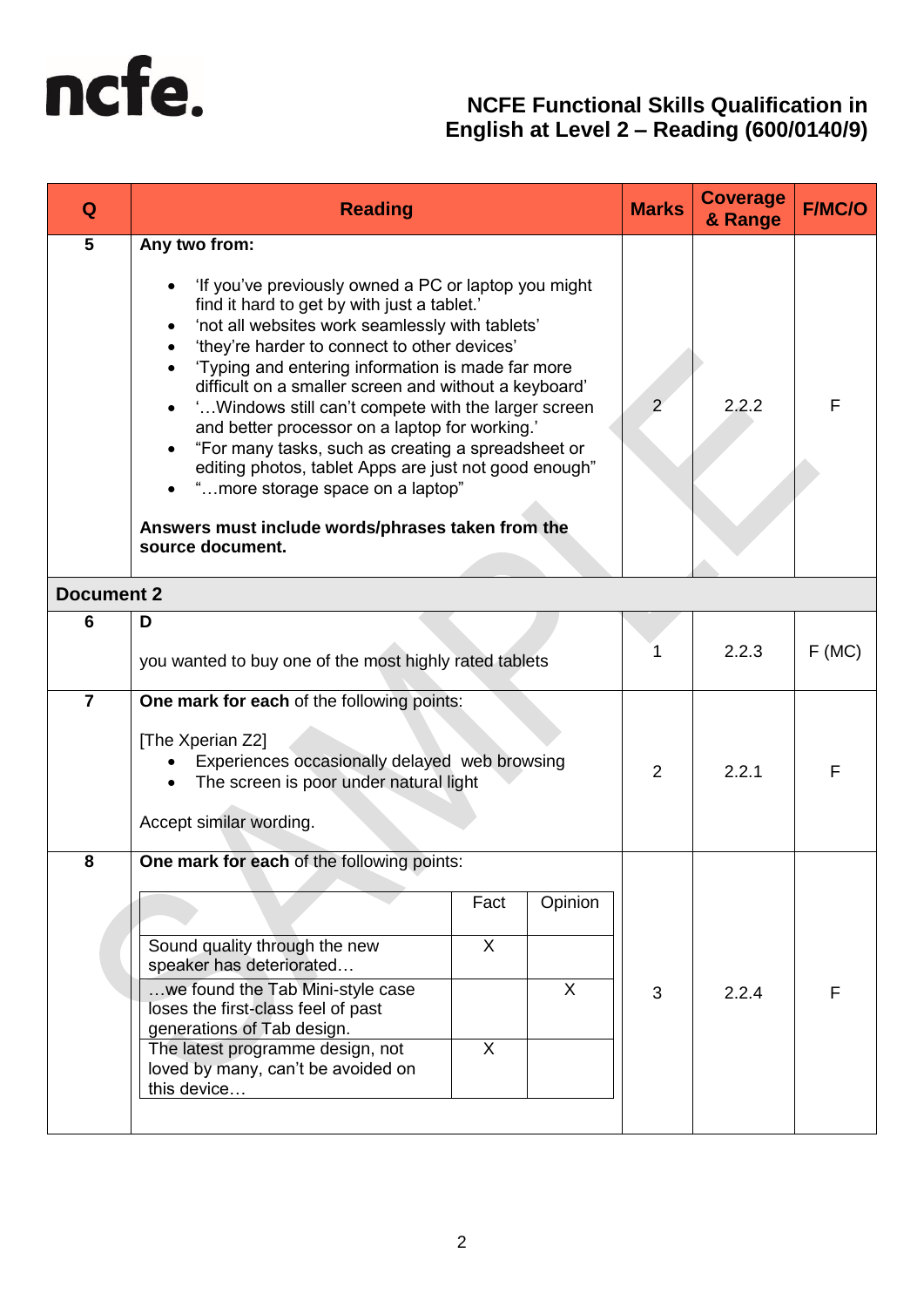

| Q                 | <b>Reading</b>                                                                                                                                                                                                                                                                                                                                                                                                                                                                                                                                                                                                             | <b>Marks</b>   | <b>Coverage</b><br>& Range | <b>F/MC/O</b> |
|-------------------|----------------------------------------------------------------------------------------------------------------------------------------------------------------------------------------------------------------------------------------------------------------------------------------------------------------------------------------------------------------------------------------------------------------------------------------------------------------------------------------------------------------------------------------------------------------------------------------------------------------------------|----------------|----------------------------|---------------|
| 9                 | '[The writer uses the word 'staggeringly]' to highlight or<br>emphasise the lightness of the tablet.<br>Accept similar wording.                                                                                                                                                                                                                                                                                                                                                                                                                                                                                            | 1              | 2.2.3                      | O             |
| 10                | One mark for each of the following points:<br>The second document is most helpful in finding out<br>about specific tablets as it breaks down each tablet,<br>giving a brief review of the pros and cons of each;<br>enabling the reader to make an informed choice.<br>The first document provides more general information.<br>Accept similar wording.                                                                                                                                                                                                                                                                    | $2$ or $0$     | 2.2.5                      | O             |
| <b>Document 3</b> |                                                                                                                                                                                                                                                                                                                                                                                                                                                                                                                                                                                                                            |                |                            |               |
| 11                | B<br>Tab management/head office                                                                                                                                                                                                                                                                                                                                                                                                                                                                                                                                                                                            |                | 2.2.3                      | F(MC)         |
| 12                | One mark for:<br>Angry/frustrated/dissatisfied/annoyed or similar.<br>٠<br>Accept any appropriate functional response<br>One further mark for:<br>Providing a clear explanation of the emotion above<br>using examples/evidence from the text to support the<br>answer, such as:<br>The italics stress his frustration<br>The rhetorical question shows his annoyance<br>The phrase 'I might add' or 'parting with my hard-<br>earned cash (again) show this.<br>Accept any functional response but note that correct<br>answers to this question can only be derived from the<br>first two paragraphs of the source text. | $\overline{2}$ | 2.2.5                      | ( )           |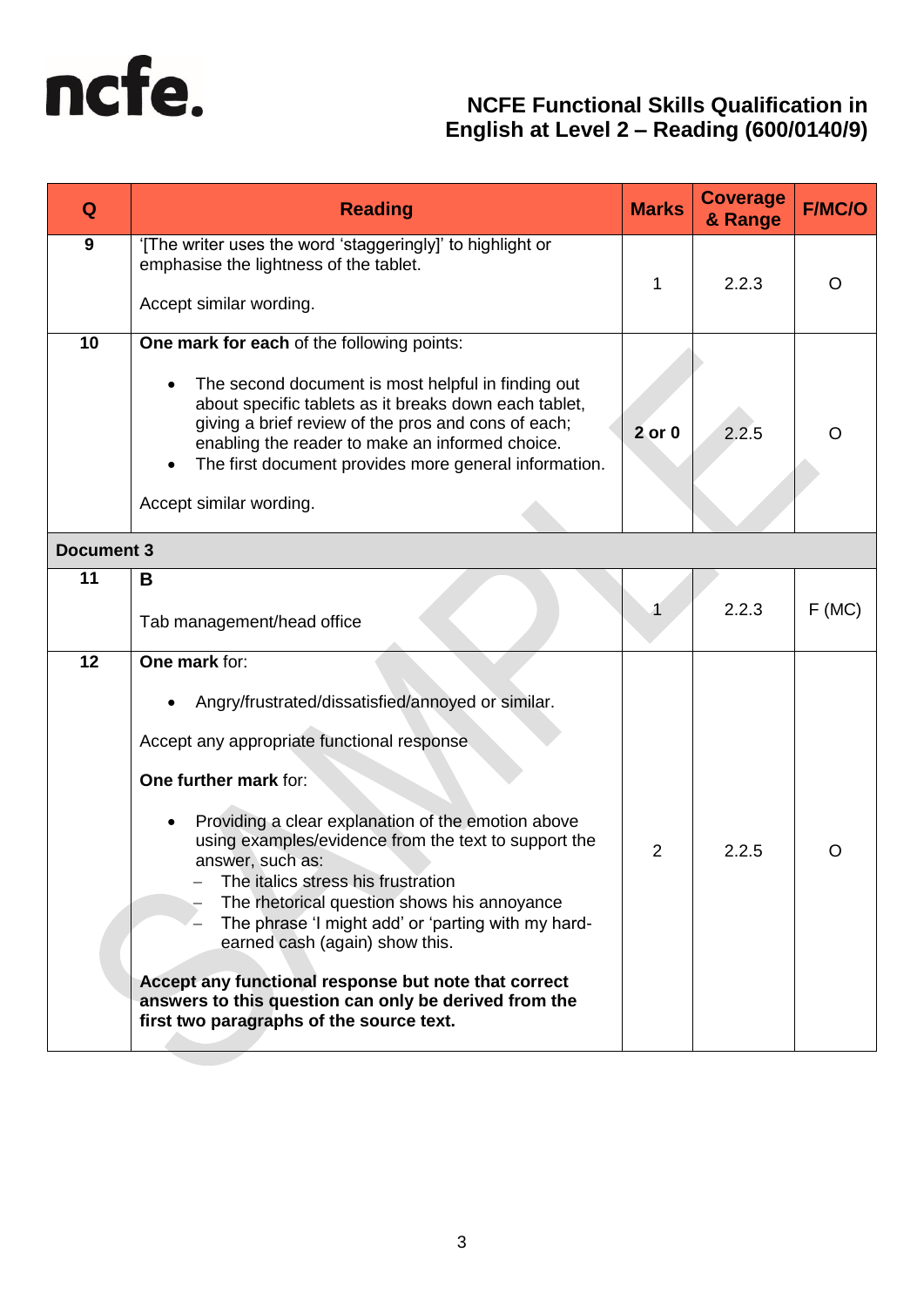

| Q  | <b>Reading</b>                                                                                                                                                                                                                                                                                                                                                                                                                                                                                                                                                                        | <b>Marks</b>   | <b>Coverage</b><br>& Range | <b>F/MC/O</b> |
|----|---------------------------------------------------------------------------------------------------------------------------------------------------------------------------------------------------------------------------------------------------------------------------------------------------------------------------------------------------------------------------------------------------------------------------------------------------------------------------------------------------------------------------------------------------------------------------------------|----------------|----------------------------|---------------|
| 13 | Award one mark for identification of each of the following<br>main points up to a maximum of 3 points:<br>He wants a Tab that works<br>Manjit bought a Tab Mini a year and a half ago<br>5 months after the warranty had run out it had stopped<br>switching on<br>He paid £270 for a replacement with a 3-month<br>warranty<br>This has now stopped working<br>Manjit had been informed that the warranty was not<br>$\bullet$<br>updated and so is invalid<br>He feels very disappointed/cheated/falsely advised and<br>would like further help from Tab<br>Accept similar wording. | 3              | 2.2.2                      | O             |
| 14 | "As you can guess, I feel more than a little cheated by this turn<br>of events and feel hugely let down by Tab."<br>Accept shorter extracts that contain "more than a little<br>cheated" and/or "feel hugely let down".                                                                                                                                                                                                                                                                                                                                                               |                | 2.2.4                      | F             |
| 15 | Award one mark for each of the following points:<br>Manjit would like Tab to send him a new/working Tab<br>Manjit would like a decent warranty period given with<br>the new/working Tab<br>Accept similar wording.                                                                                                                                                                                                                                                                                                                                                                    | $\overline{2}$ | 2.2.5                      | $\Omega$      |
| 16 | Award 1 mark for each reasonable piece of advice to a friend<br>thinking of buying a tablet. Only one mark is available for<br>advice from each document, eg:<br>Doc 1 advice will be about differences between<br>choosing a tablet and laptop.<br>Doc 2 advice will be about specific products.<br>Doc 3 will be about warranties.                                                                                                                                                                                                                                                  | 3              | 2.2.1                      | O             |

| <b>Total marks:</b> | ี ?∩ |
|---------------------|------|
| <b>Pass mark:</b>   |      |